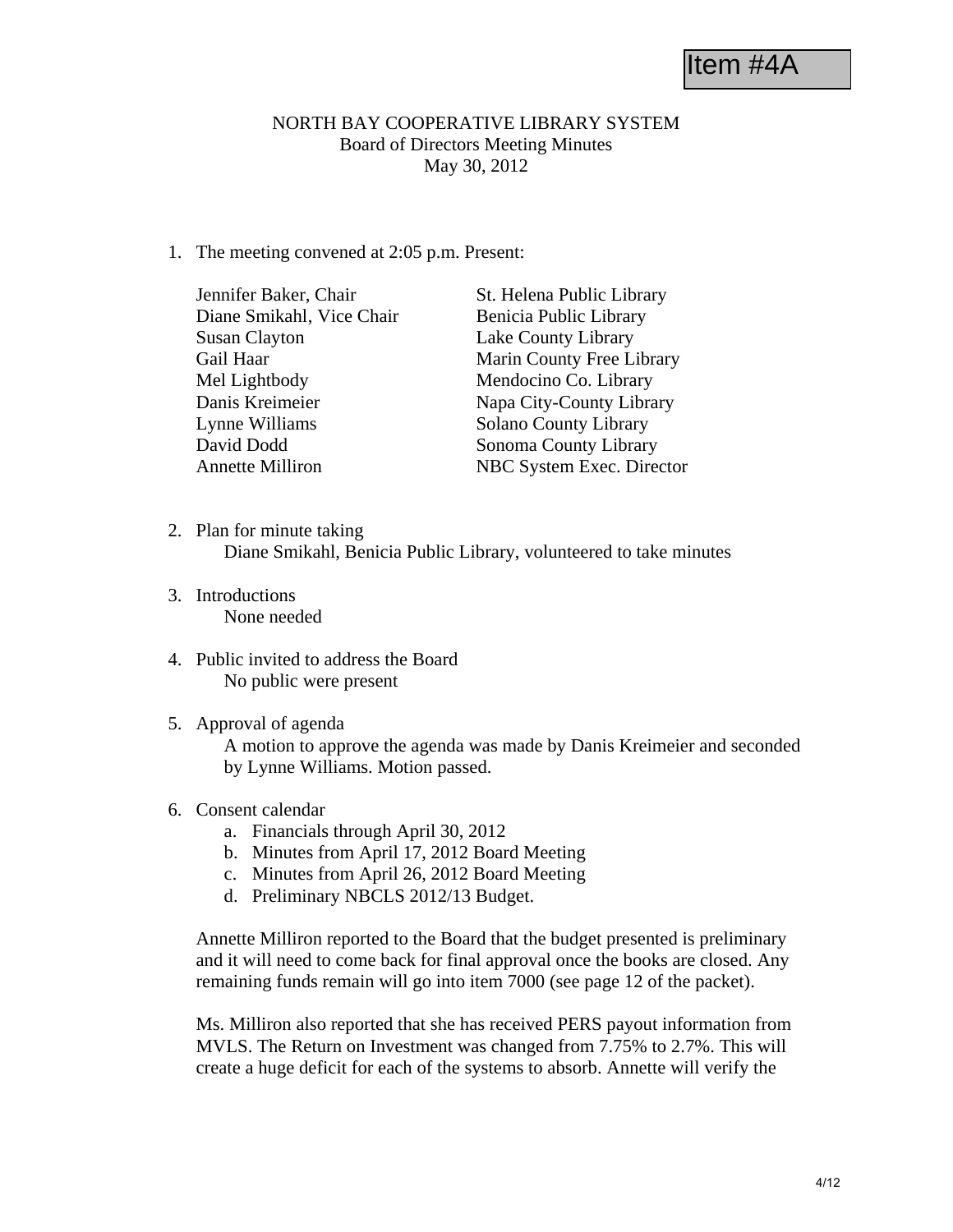numbers. Donna will prepare the final report, and this item will come back on the August agenda.

A motion was made by Danis Kreimeier to approve the reports. Seconded by Diane Smikahl. The motion passed unanimously.

7. Resource Sharing Options Committee.

David Dodd presented an excellent report on behalf of the Resource Sharing & Delivery Options Task Force (RS&DOTF). (See Appendix 1) Committee recommendation is to use OCLC for patron initiated requests using World Cat. Libraries can take down deflectors for selected libraries to help the process.

Discussion ensued on the costs of Link+ and Autographics' Agent Resource Sharing product. Fulfillment, an open source product used with Evergreen, may eventually be something to consider.

A motion was made by Danis Kreimeier to accept the report and recommendation of the RS & DOTF to use OCLC, with the options to be evaluated and reviewed when a viable option presents itself. Lynne Williams seconded. Motion passed.

Danis Kreimeier made an additional motion to reassign the taskforce to become the implementation taskforce. Seconded by Diane Smikahl. Motion passed.

8. ILL Statistics.

NBC has collected statistics on ILLs from the member libraries. These appear to no longer be needed. Diane Smikahl moved to discontinue compiling these statistics; Gail Haar seconded. Motion passed.

9. Database Contracts Renewals.

Jennifer Baker has been discussing database contracts with Wendy Burke, the current Chair of NorthNet Library System. Ideally, all database contracts would be renewed at the same time, so Ms. Baker proposed contacting vendors to prorate all NBC member's database contracts to expire June 30, 2013.

Lynne Williams moved to accept Ms. Baker's offer to contact and negotiate extension of contracts through 6/30/2013. Diane Smikahl seconded. Motion passed.

10. Sprint delivery contract renewal.

Discussion of renewing the Sprint contract for 3 months or 1 year at the current rate. Lake and Mendocino County requested additional delivery stops.

Moved by Danis Kreimeyer to approve renewal for 1 year including the changes requested by Mendocino County Library and Lake County Library. Seconded by Lynne Williams. Motion passed.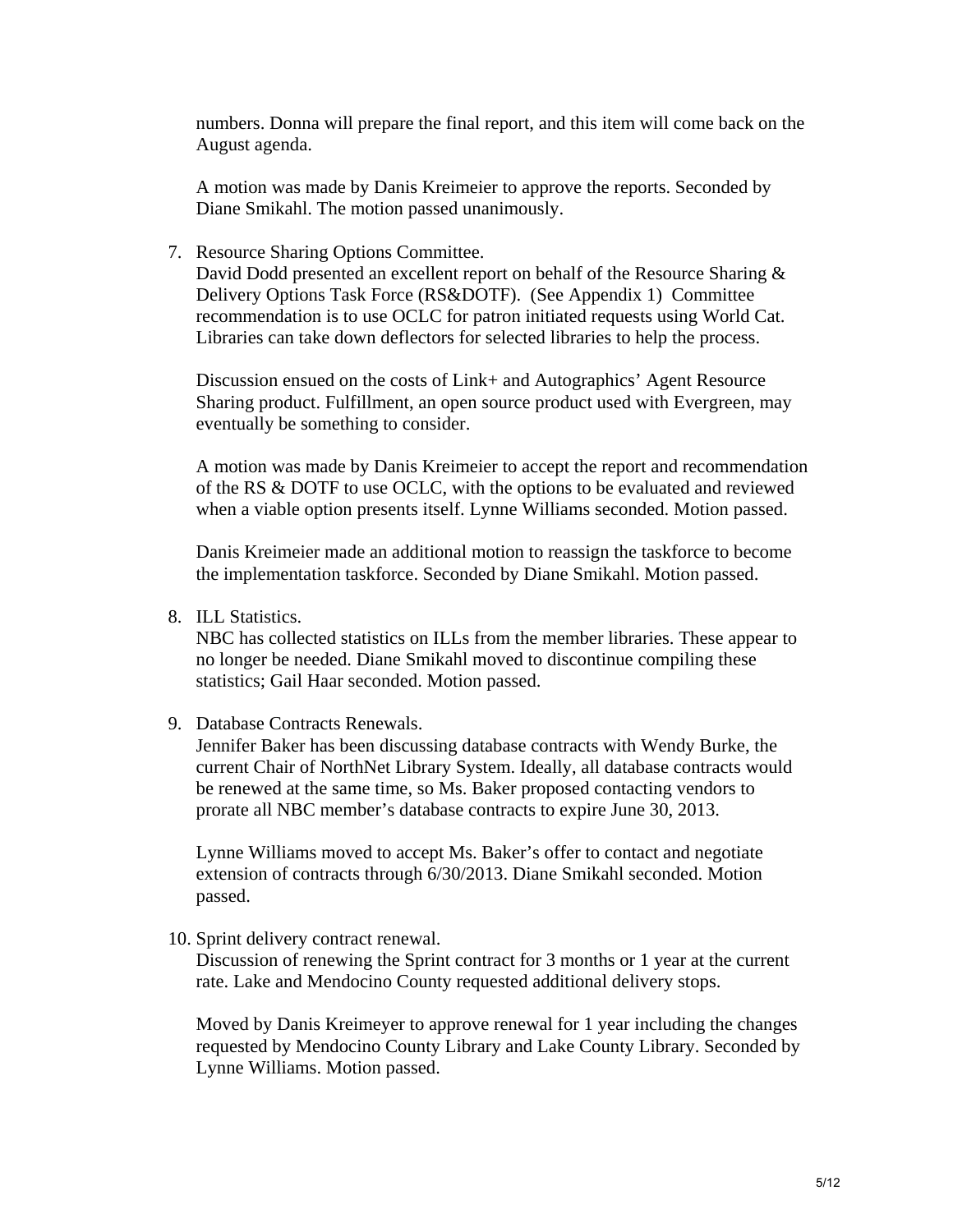11. Alternate Delivery: Campus Ship/Beav Ex

Dixon Library has been our exchange point for delivery to/from Mountain Valley Library System. Currently delivery stops are made two times each week. Discussion on whether this could be changed to delivery once a week.

Danis Kreimeier moved to reduce this service to once a week. Diane Smikahl seconded. Motion passed.

## 12. Associate members.

There are currently two Associate member libraries: Santa Rosa Junior College (SRJC) and Northern California Medical Libraries Group (NCMLG).

SRJC gets 1 day/ week delivery, and could potentially become a full member for an addition charge of approximately \$200/year. A recommendation was made that we ask Rebecca Scott, David Dodd, and Jennifer Baker to discuss the benefits of full membership in NBC with SRJC.

NCMLG has only one member still interested in retaining membership in NBC. The librarian at the Veterans Home in Yountville may be interested in becoming a full member as well. A recommendation was made that Jennifer Baker and Danis Kreimeier meet with the librarian in Yountville to discuss.

Danis Kreimeier moved that we eliminate the Association Membership Category. Lynne Williams seconded; motion passed.

## 13. NorthNet Report.

- a. General update.
- b. Election of an at-large representative to the NLS Steering Committee

Jennifer Baker, Chair-elect of NLS, and Wendy Burke, current Chair of NLS, both feel that the legacy systems should dissolve their existing JPAs and JRAs and create one all-inclusive JPA for the NorthNet Library System (NLS).

There are several reasons for this including creation of a single organization that could contract for service, report to the state, etc. The new JPA would need to be approved by each jurisdiction, and a document will be created to assist libraries in bringing this to their governing bodies.

The Steering Committee will have more authority and will be comprised of the Chair and Vice Chair of each legacy system plus the NLS Chair (7 members total).

Discussion of who would be good representatives. Jennifer will serve as Chair, and Mel will be on the Steering Committee as she will be Chair-Elect in 2012-13. Two at large members need to be selected. Jennifer will ask Abbott Chambers,